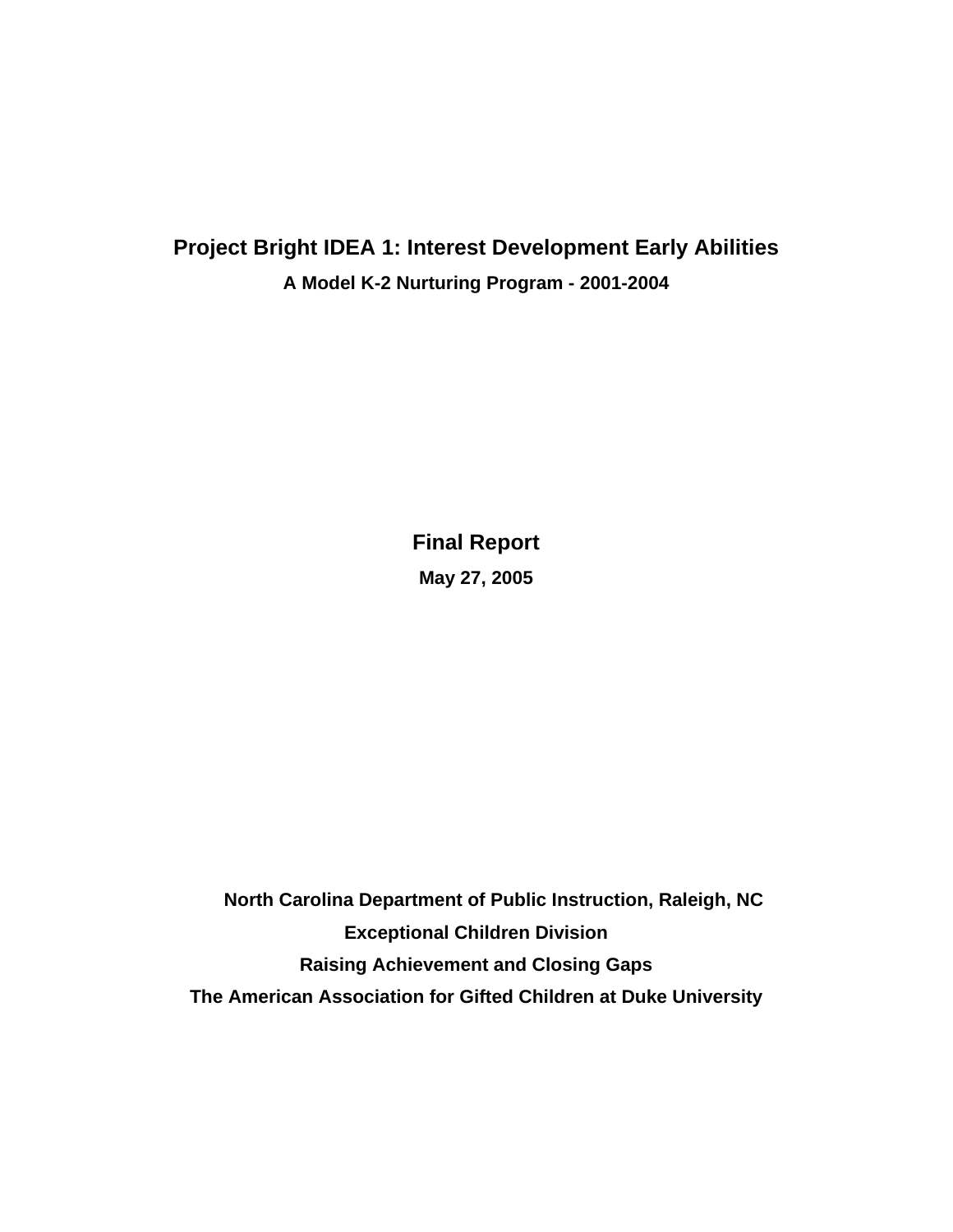# **Project Bright IDEA 1: Interest Development Early Abilities A Model K-2 Nurturing Program - 2001-2004**

Final Report

### **Overview**

*Project Bright IDEA* was developed by the North Carolina Department of Public Instruction as a pilot program to nurture and develop the interests and unusual abilities of young children in underrepresented groups. These populations include those children, regardless of race or ethnic group, who have limited English language experiences, cultural backgrounds, economic disadvantages, and/or educational disadvantages, disabilities, or differences which make it difficult for them to demonstrate their potential on traditional identification measures of talented and gifted.

The North Carolina Department of Public Instruction appointed a statewide, collaborative committee in 2000 to design a model K-2 program that would lead to nurturing and promoting underrepresented populations eligible for gifted programs. This committee launched *Bright IDEA 1* as a collaborative pilot model with *The American Association for Gifted Children at Duke University.*

The target group was selected through a request for proposal process (RFP). A total of twenty-one school districts applied through the process and six school districts were selected, representing the six Exceptional Children regions in North Carolina. Each district had one elementary school with two classes of kindergarten, two classes of first, and two classes of second graders for a total of 36 classes of Bright IDEA children. Children were not screened for the project; they came from regular classes that were randomly assigned. Five of the school districts that remained in the project for three years included: Gaston County; Henderson County; New Hanover County; Stanly County; Thomasville City; and Wake County. One school district dropped out at the end of the second year.

### **Criteria for Selection**

Criteria for selecting teachers, schools, and school districts was established based on: 1) school districts competing for six regional sites; 2) superintendent, principal, teachers, and coordinators for gifted signing off on a three-year commitment for the project and training, including summer institutes; 3) schools having large numbers of underrepresented populations; 4) two regular classes in each school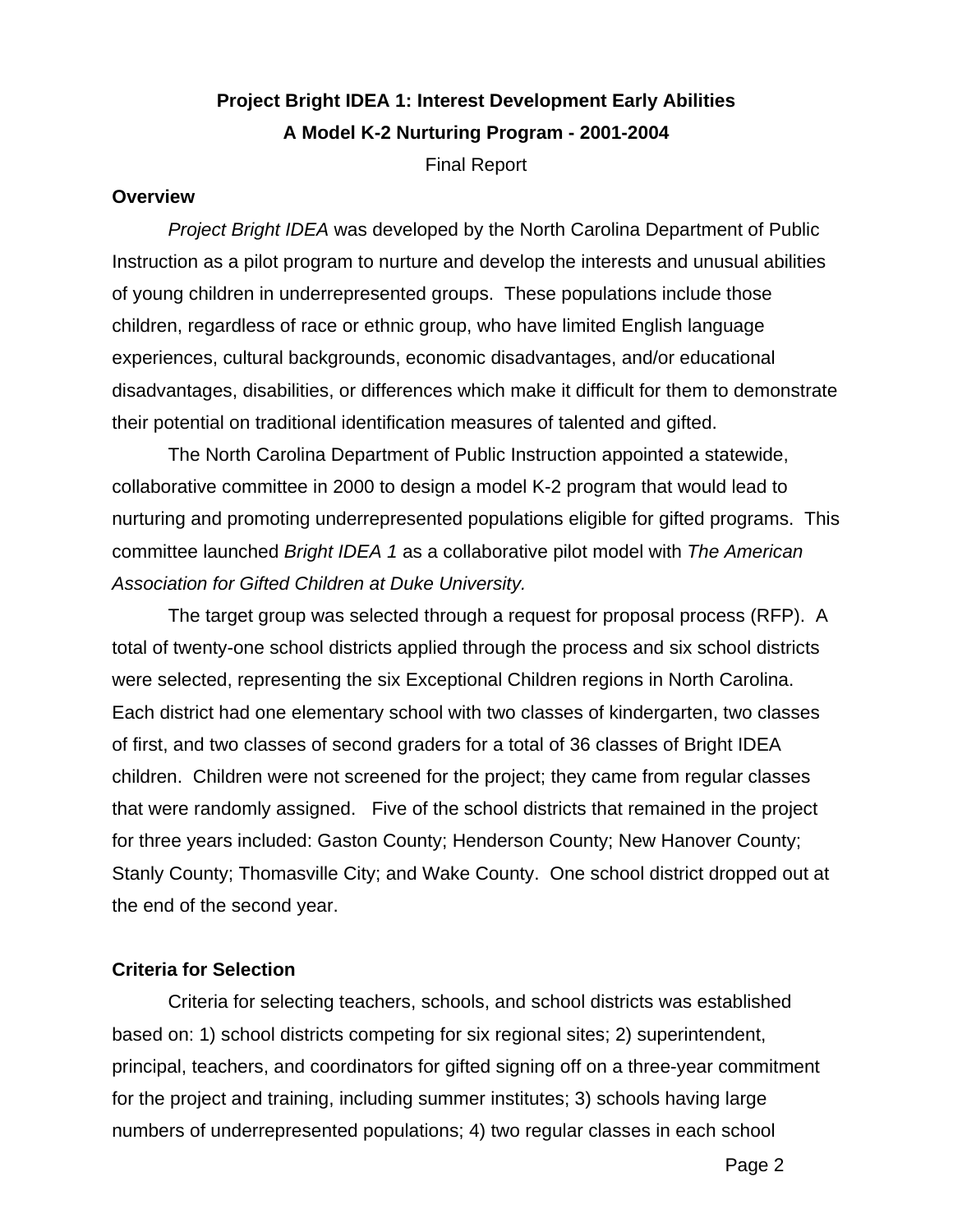participating, beginning with kindergarten and continuing through second grade; 5) providing assessment and other data on the students; and 6) a willingness to involve parents in training on nurturing potential for higher levels of thinking.

 Districts baseline data included demographics on students' ethnicity; number of students on free and reduced lunches, pre and post student assessment data and the number of students in the school district identified as gifted.

The training of teachers started in the fall of 2001 on how to teach thinking skills. All kindergarten classes were taught Beginning Building Thinking Skills (BBTS) in the spring of 2002. First grade classes were brought on in the fall of 2002 and second grade classes in the fall of 2003. This provided for three years of Project Bright IDEA for children who started in kindergarten in 2001. Children were kept for all three years in the classes of teachers who were trained in Project Bright IDEA's concept-based instructional delivery model. The staff development component for the three years was comprehensive and included training in these major components:1) thinking skills; 2) concept-based instruction; 3) learning styles; 4) multiple intelligences; 5) intelligent behaviors; 6) multi-cultural literature; 7) mathematics; and 8) lesson plan design.

#### **Mission and Goals**

 The mission of Project Bright IDEA 1 was to increase the potential for a number of children from underrepresented populations to be placed into gifted and higher level programs. The goals of the program were twofold: 1) to increase student achievement in literacy and mathematics among underrepresented populations by re-designing the curriculum and learning environment; and 2) to train teachers in developing conceptbased curriculum that would foster a deep understanding of the latest research in instructional practices.

### **Findings from** *Project Bright IDEA 1*

The findings of the Project Bright IDEA 1 demonstrates three key aspects of the success of the program: 1) the on-going commitment of the state education agency, local school districts, and the American Association for Gifted Children to promote success in AIG program for underrepresented populations; 2) how teacher training in concept-based instruction can promote student achievement and teacher expectation 3) how building on *Bright IDEA 1* helped the proposed project—*Bright IDEA 2*—to clearly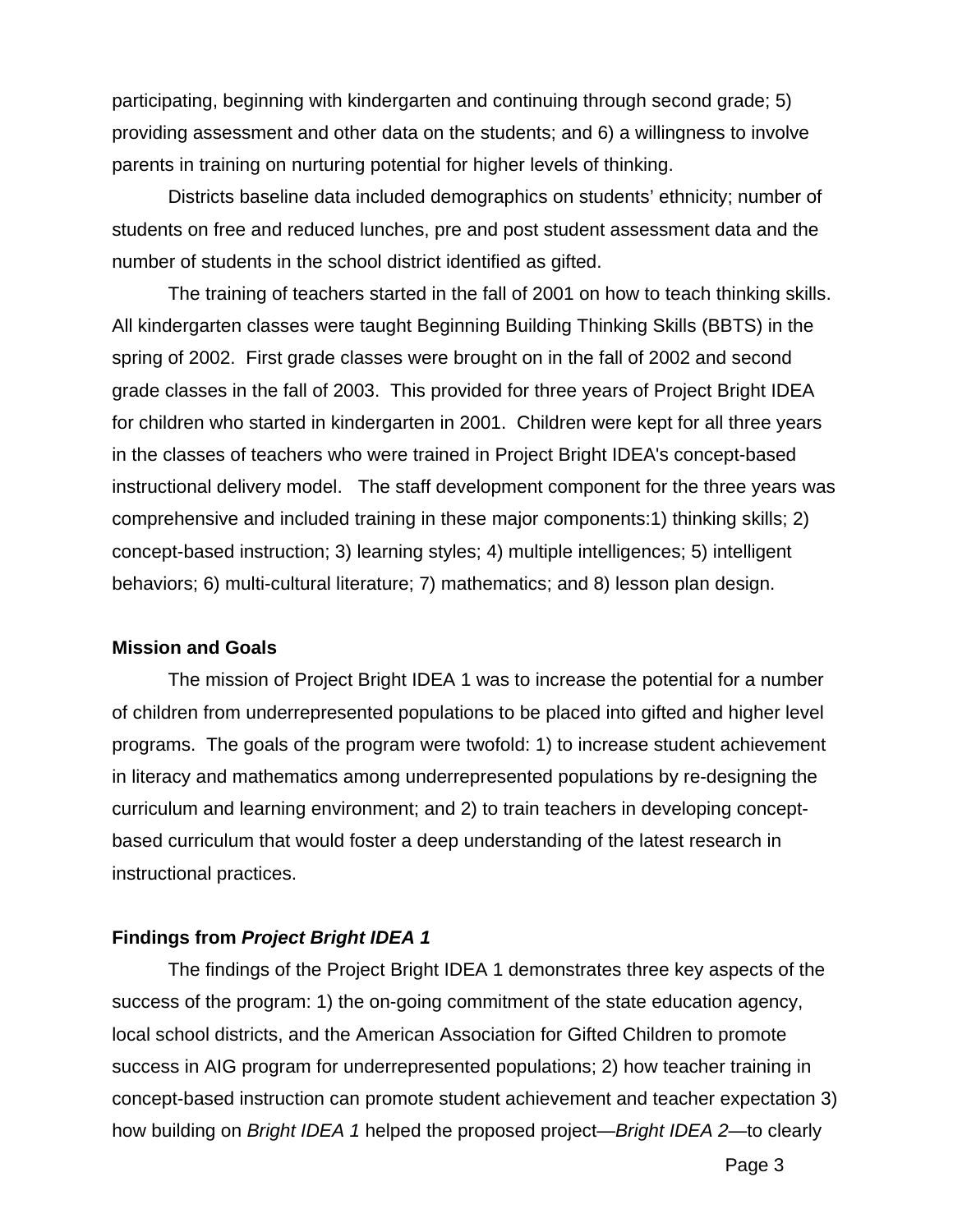meet the requirements and receive a grant under Priority 1 of the Jacob Javits Education Program. The model was adopted as a Closing the Gap Initiative by the NCDPI in 2003.

### **Student Achievement Data** (See Appendix I and II, K-2 Assessments.)

Student pre and post assessments were administered to all the Bright IDEA K-2 classes in the 2003-2004 school year by the classroom teachers from *the North Carolina K-2 Assessments for Literacy and Math.* These assessments are not state mandated and most local education districts (LEA's) do not use them in a systematic way. Some LEA's use portions of these assessments or have developed their own. These are not nationally normed assessments. These assessments were not used to compare Bright IDEA students with other students, but rather to have a pre and post evaluation that would indicate gains and growth for students. Teachers in Project Bright IDEA selected all of the items that would be used across the Bright IDEA project in literacy, reading, writing, and math. Kindergarten classes were assessed on literacy and all grades were evaluated on reading. Reading scores are based on running records that include books that students read and re-tell. Expected levels at the end of the year are outlined below for each grade level. Writing assessments were based on prompts for each grade level and evaluated by a rubric.

Key results for Bright IDEA 1 were:

- All kindergarten Bright IDEA classrooms scored in the  $99<sup>th</sup>$  percentile on the state literacy assessment.
- Significant gains were seen in student achievement of the K-2 Literacy and Math Assessments across all of the sub-groups of children.
- Achievement among African-American and Hispanic populations was raised close to the level of white and Asian students.
- One school showed Bright Idea second graders scoring in the  $80<sup>th</sup>$  percentile on the Iowa Test of Basic Skills Reading exam vs. 39<sup>th</sup> percentile for those who did not go through the Bright Idea program. Class size averaged 21.5 in Bright IDEA classrooms and 18.8 in the non-Bright IDEA classrooms. This was the only school that administered the Iowa Test.
- One principal provided data that showed nearly all Bright IDEA students in K-2 classrooms scoring 50-100% higher than students in regular classrooms for every assessment or inventory given, including the Iowa Test of Basic Skills.

In demonstrating the success of the first goal of the Project, it is clear that all students showed significant gains across all sub groups of the populations, indicating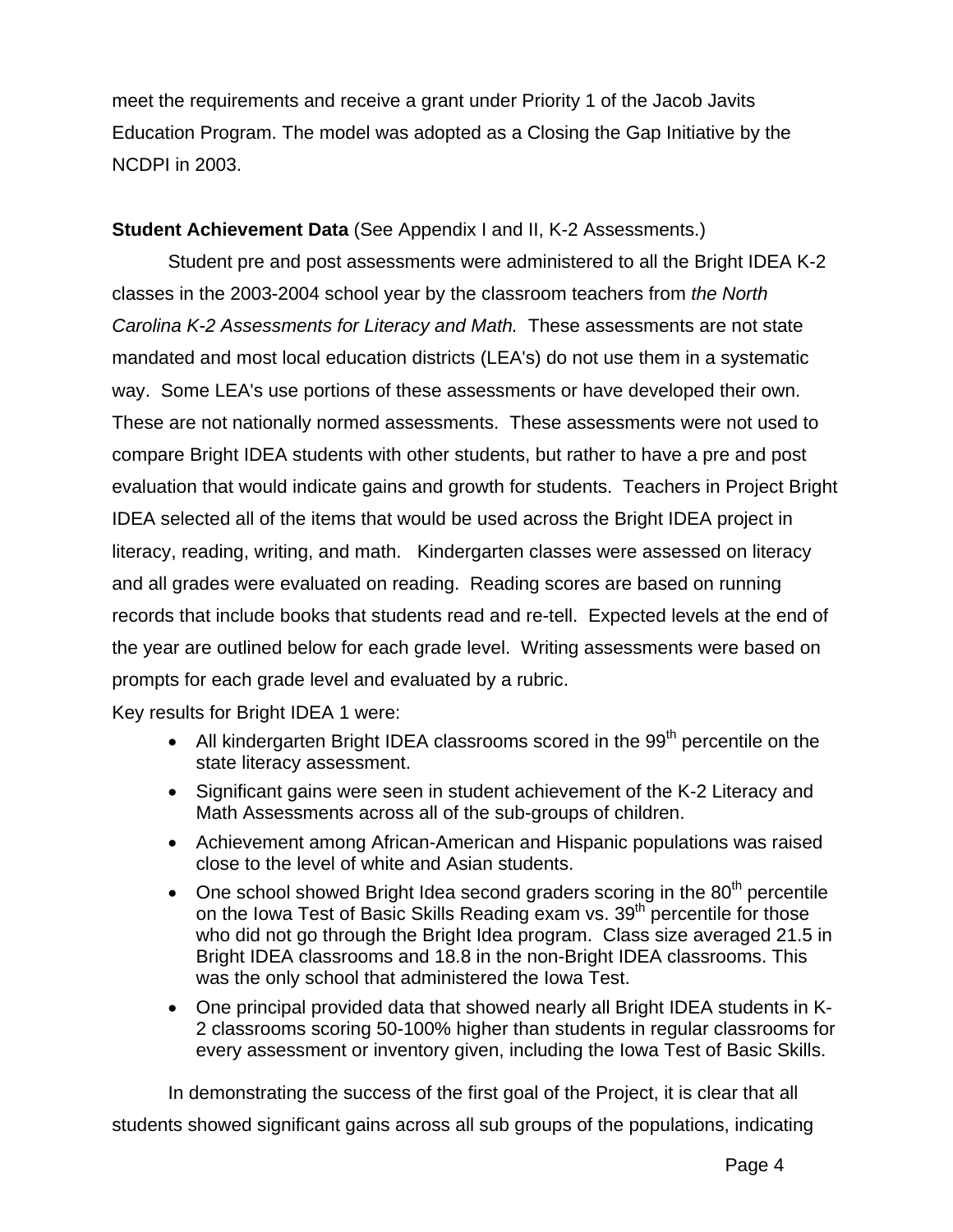that the gap among sub groups was closed for these students on these assessments. Our second goal was to identify and place more underrepresented populations into gifted programs. Headcount data on Bright IDEA I third graders that will be identified for gifted programs will not be available until Summer 2005. This data will be released to the public when available.

In demonstrating the success of the teacher training in understanding conceptbased instruction, teachers developed products that included: 1) concept-based lesson plans; 2) rubrics for observing intelligent behaviors; and 3) transforming their classrooms into dynamic learning environments that provided students with centers on learning styles and multiple intelligences. Teachers have provided many anecdotal presentations that support the success of student achievement and teacher satisfaction.

### **Talent Assessment Profile** (TAP, adapted from the work of Mary Frasier, Ph.D.)

Each student in Project Bright IDEA for 2004 has a Talent Assessment Profile showing gains between pre and post-assessments in reading, math, and writing. Intelligent Behaviors were integrated into multi-cultural literature units. Each class was taught a unit in a pre-test and post-test setting. Each student has a profile on at least two intelligent behaviors based on teacher observations and activities from the literature units. The pre and post assessment on the intelligent behaviors were based on a five scale rubric: 1) Readiness; 2) Emergent; 3) Progressing; 4) Early Independent; and 5) Independent. (See Appendix III, Intelligent Behaviors.)

#### **Impact of the Model**

The project has had an impact on the children, teachers and administrators who have been involved over the three years. Principals have reported gains on all assessments for all children and the potential of children being placed in gifted programs in the third grade. Teachers and administrators have reported that they have learned new ways of thinking about teaching rigorous curriculum to young children. They are excited about the success of their hard work in studying the research and practicing it in their classrooms. Administrators want to expand the program as funding becomes available.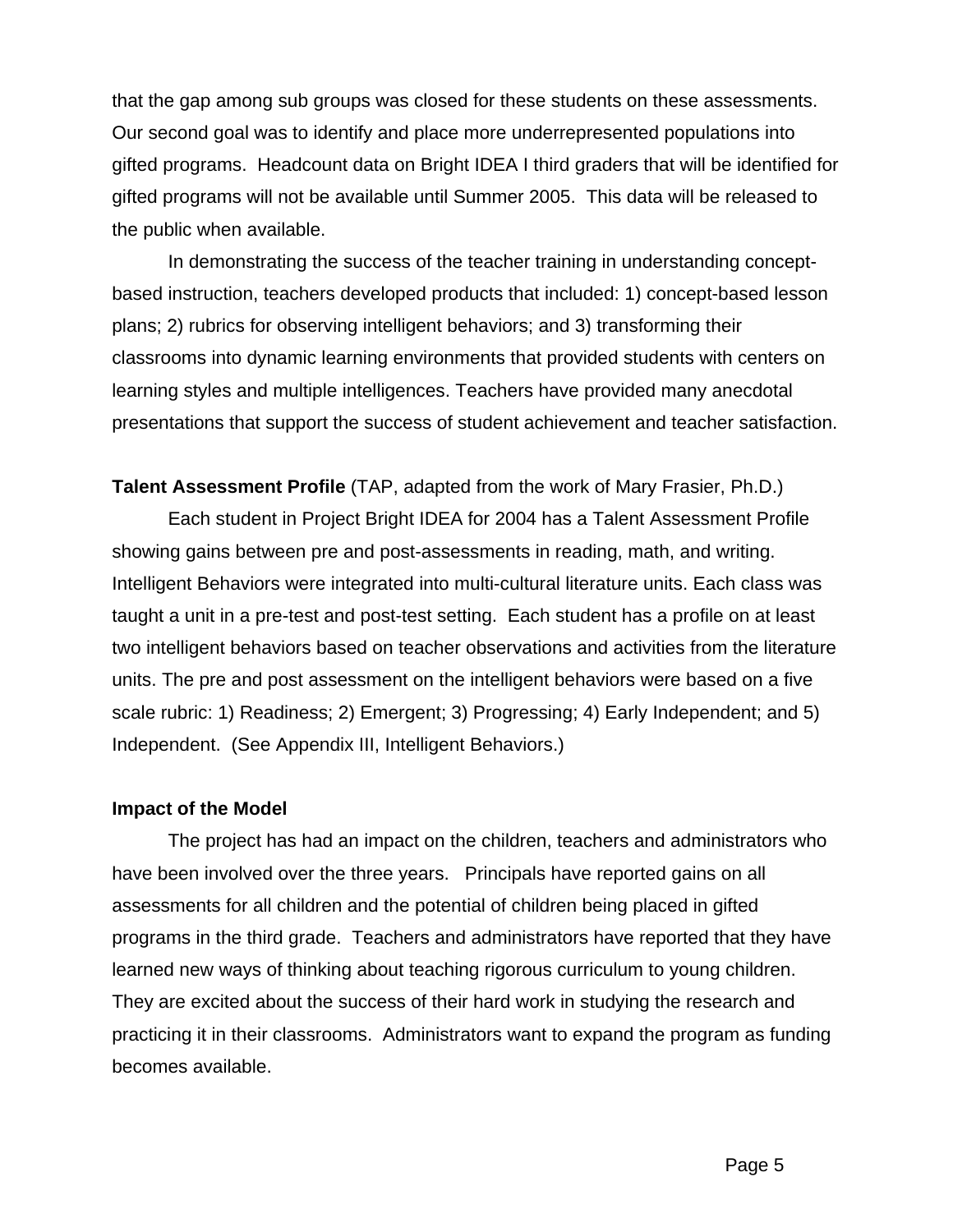### **What was the impact on children**?

The integration of a thinking skills program into the *North Carolina Standard Course of Study* fostered students' abilities in developing five cognitive skills critical for success in achievement and testing: 1) describing; 2) finding similarities and differences; 3) sequencing; 4) classifying; and 5) forming analogies. This program has been excellent for developing vocabulary. Outcomes for the children included: 1) improved vocabulary development; 2) clarified thinking processes integral to content learning; 3) improved observation and description skills; 4) improved interaction with peers; 5) demonstrated growth on literacy, mathematics and writing assessments; and 7) improved conceptualization of mathematics, social studies, and science.

### **What was the impact on teachers?**

Outcomes for teachers included the following: 1) integrated the *North Carolina Course of Study* with concept-based instruction and a thinking skills program; 2) incorporated Marzano's, *New Taxonomy of Educational Objectives* and the *Revised Bloom's Taxonomy* into the course of study; 3) developed multi-cultural literature units that were concept-based with the integration of intelligent behaviors and habits of mind; 4) changed the classroom environment to include the teaching of thinking skills and providing for all learning styles; 5) developed new rubrics and tools for observing intelligent behaviors and talents; 6) applied new mental models and strategies for children to connect knowledge; 7) involved parents in understanding the model and how they could help their children at home and 8) developed a deep understanding of how children learn and designed and implemented concept-based curriculum to teach integrated knowledge.

### **Summary and Project Bright IDEA 2**

Based on the data collected and the reports from teachers and administrators the State believes that Project Bright IDEA 1 exceeded all expectations. This project had limited funding, but provided the pilot program for writing a Jacob Javits research proposal to the US Department of Education. The research grant was funded in 2004 to "upscale the project" across eighteen school districts in thirty-six schools over a threeyear period and to study the impact of the project on teachers and students.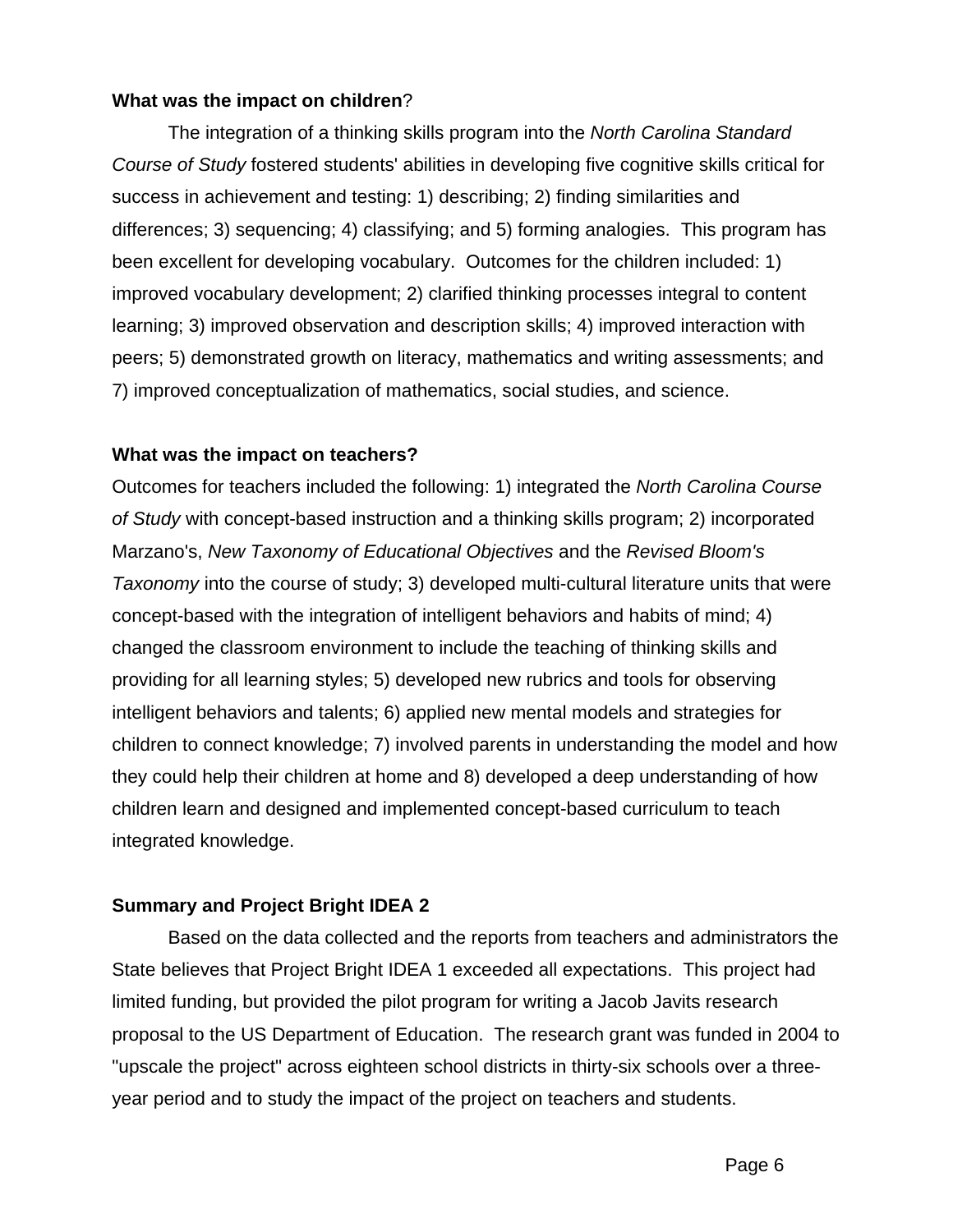The first cohort of schools and participants was selected in November 2004. The first six school districts selected included: Guilford, Hickory, Lenoir, Moore, Roanoke Rapids, and Wake County. One hundred thirty-five participants (teachers, principals, central office) are involved in training from the six districts. The second cohort of school districts has been identified to begin training in the Fall 2005. Districts selected for the second cohort include: Beaufort, Brunswick, Duplin, Franklin, Richmond, and Wake.

The model program has been identified at Thomasville Primary School in Thomasville, North Carolina. The teachers and principal are designated as mentors to Project Bright IDEA 2 participants. This school is a model of leadership and exemplary teaching for the research design that is underway with Project Bright IDEA 2.

### **Funding**

Funding was provided by the Exceptional Children Division and Raising the Achievement Gap Division of the North Carolina Department of Public Instruction and by The American Association for Gifted Children at Duke University with a grant from the Geraldine R. Dodge Foundation and private funds. Local school districts involved in the project provided funds for student materials, substitutes, and subsistence and travel funds for participants for training.

Many in-kind contributions were provided by all the participants and organizations including Wilburn Elementary School in Wake County Schools and Thomasville Primary School in Thomasville City Schools for providing space and breaks for Summer Institutes.

The staff of NCDPI and local schools and the Board of Directors of AAGC provided leadership and in-kind support to review the selection process and the implementation plan for Project Bright IDEA 1 and Project Bright IDEA 2.

**Note:** Headcount data on Bright IDEA I third graders that will be identified for gifted programs will not be available until Summer 2005.

| APPENDIX I         | Criteria for K-2 Assessments FY 2003-2004                         |
|--------------------|-------------------------------------------------------------------|
| <b>APPENDIX II</b> | Charts - K-2 Assessments for Literacy, Reading, Writing, and Math |
| APPENDIX III       | Charts - Intelligent Behaviors                                    |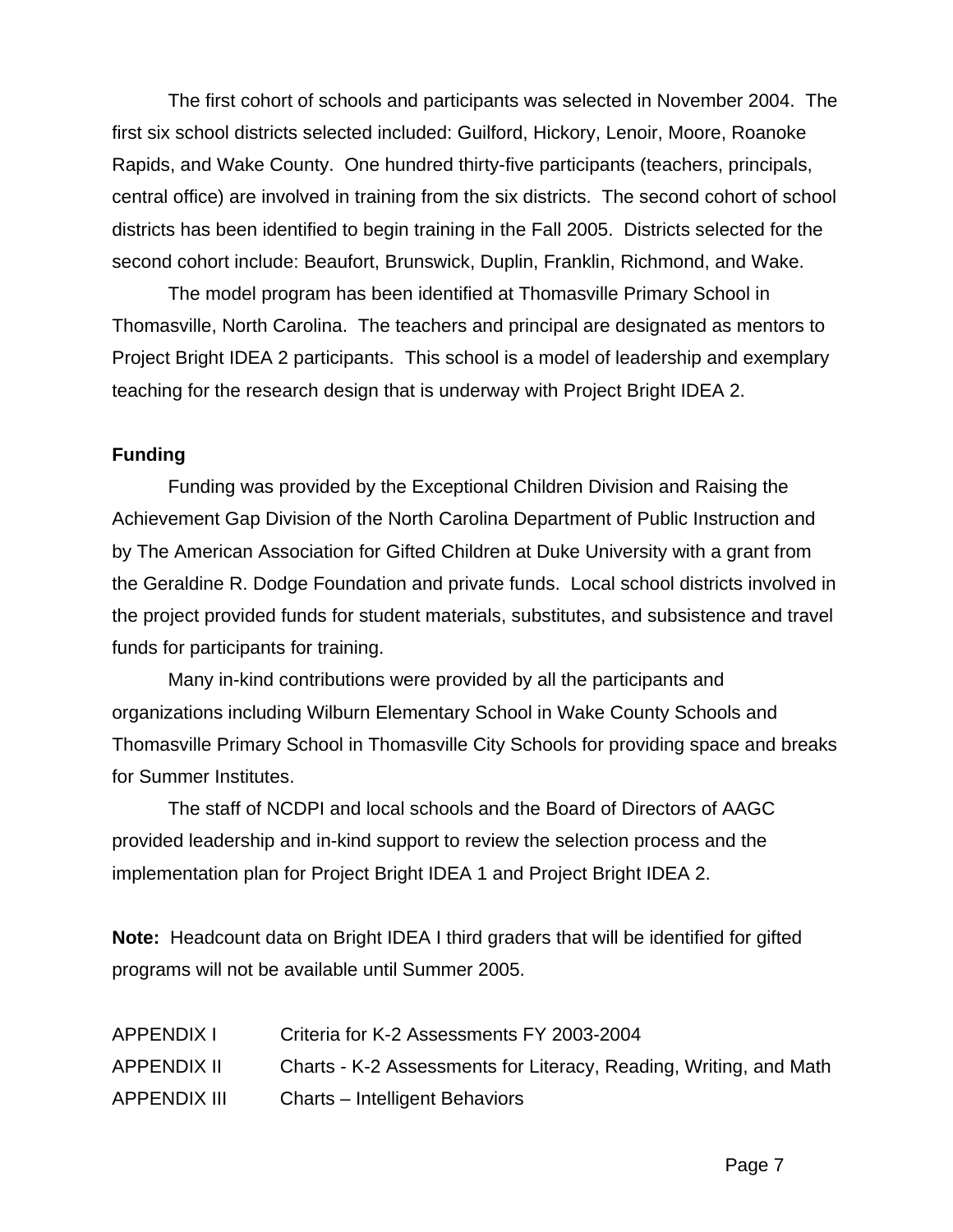## APPENDIX I

|  | Criteria for K-2 Assessments - FY 2003-2004 |  |
|--|---------------------------------------------|--|
|--|---------------------------------------------|--|

| <b>Assessments</b>                                                                                                   | <b>Total Points</b>                  |         |
|----------------------------------------------------------------------------------------------------------------------|--------------------------------------|---------|
| K Literacy:<br>Letter Recognition<br><b>Letter Sounds</b><br><b>Book &amp; Print Awareness</b><br><b>Sight Words</b> | 52<br>26<br>20<br><u>50</u><br>Total | 148     |
| <b>K</b> Writing                                                                                                     |                                      | $0 - 3$ |
| K - Reading - Running Records - End of K expected levels                                                             | 3/4                                  |         |
| K Math                                                                                                               |                                      | 24      |
| 1 <sup>st</sup> Writing                                                                                              |                                      | $0 - 4$ |
| 1 <sup>st</sup> Reading - Running Records - End of 1 <sup>st</sup> expected levels                                   |                                      | 15/16   |
| 1 <sup>st</sup> Math                                                                                                 |                                      | 28      |
| 2 <sup>nd</sup> Writing                                                                                              |                                      | $0 - 4$ |
| 2 <sup>nd</sup> Running Records - End of 2 <sup>nd</sup> expected levels                                             | 23/24                                |         |
| $2^{nd}$ Math                                                                                                        |                                      | 52      |

FTAP's: Frasier Talent Assessment Profile

Each student in Project Bright IDEA for 2004 has an FTAP profile showing gains between pre and post-assessments. Intelligent Behaviors are integrated into multicultural literature units. Each class is taught a unit in a pre-test and post-test setting. Each student has a profile on at least two Intelligent Behaviors based on teacher observations and activities from the literature units.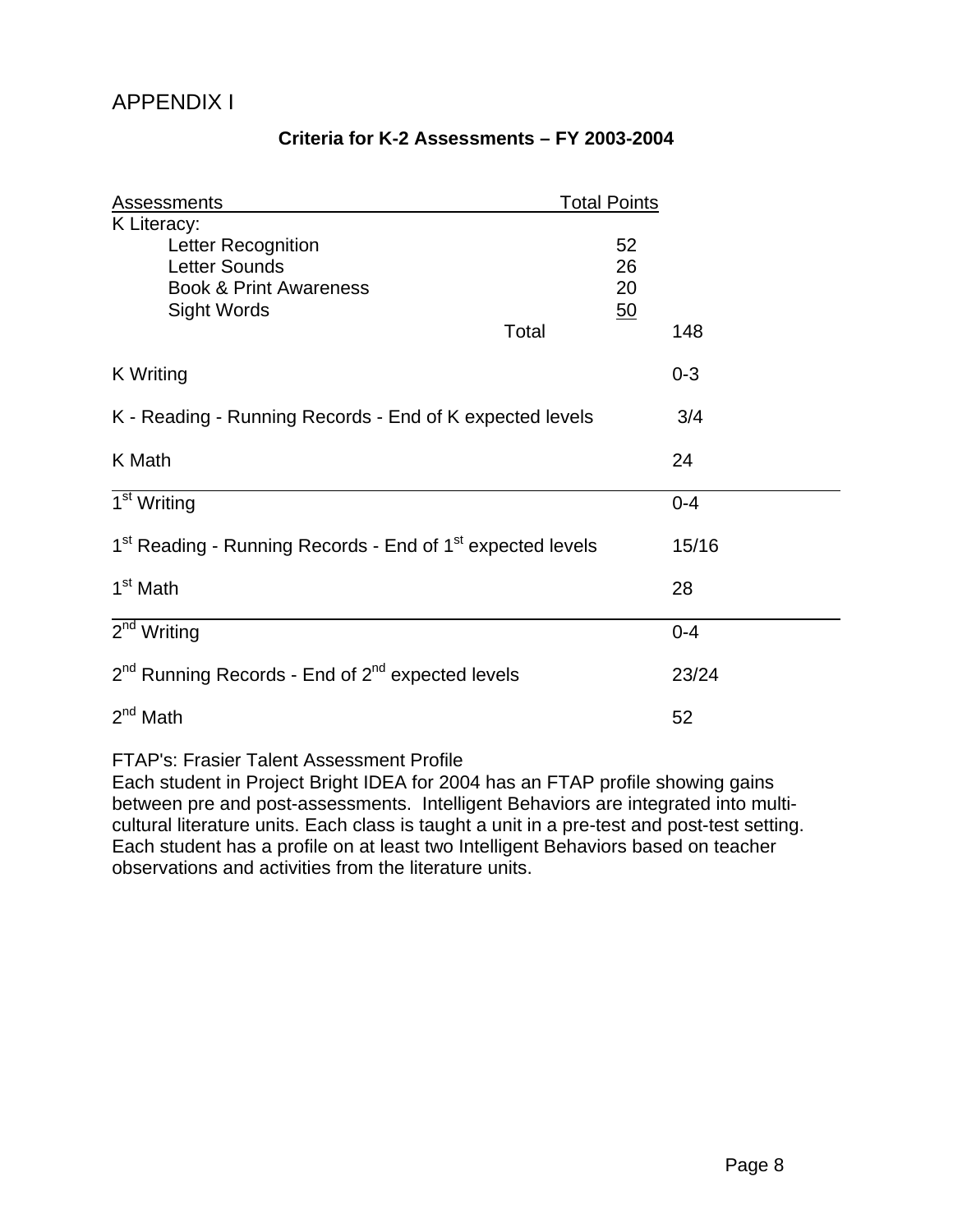## APPENDIX II

**Charts - K-2 Assessments** 

**Kindergarten Literacy K-2 Reading K-2 Writing K-2 Math**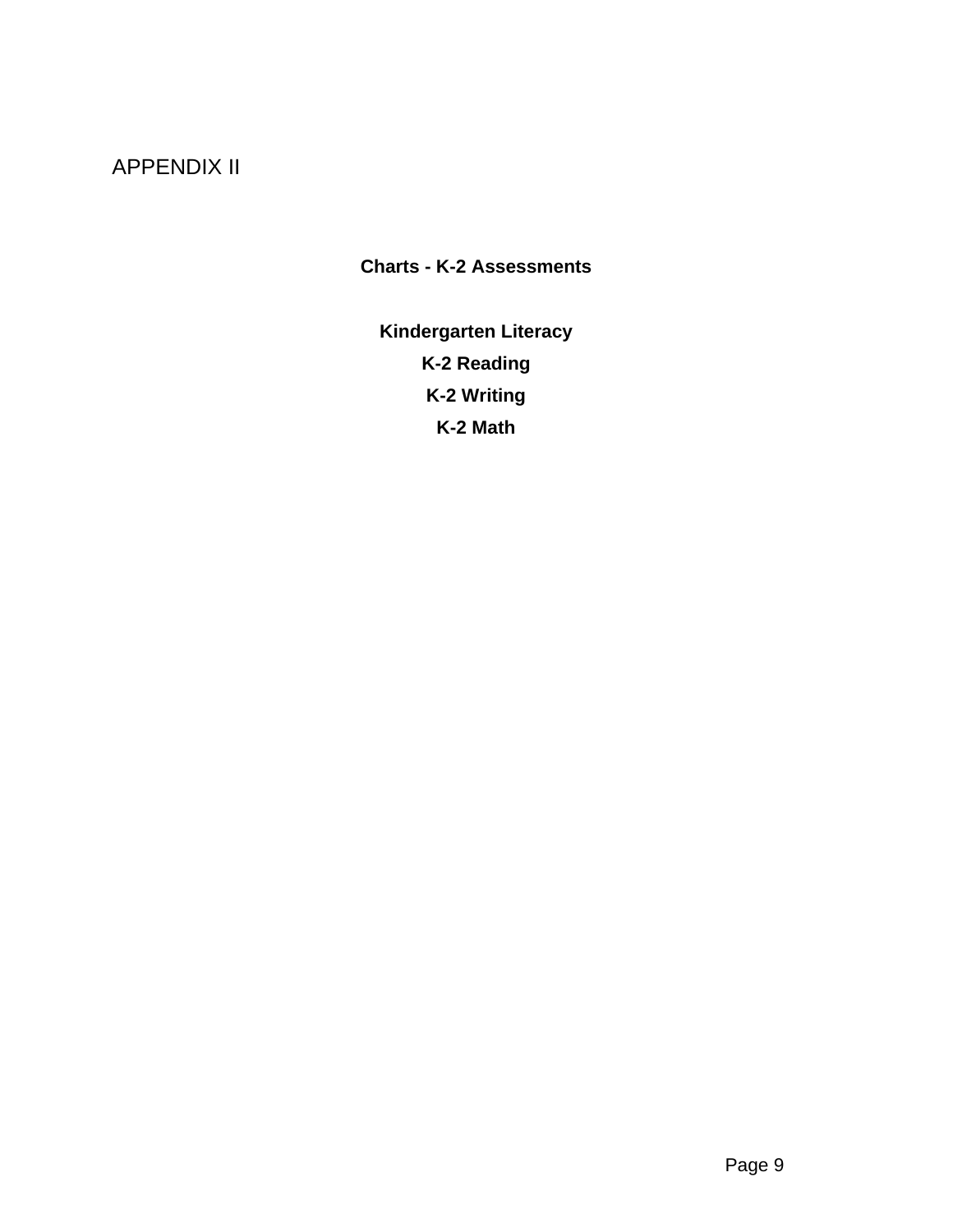



**Bright IDEA 1 K-2 Reading [Running Records] Legend Represents Expected Levels by End of Year**

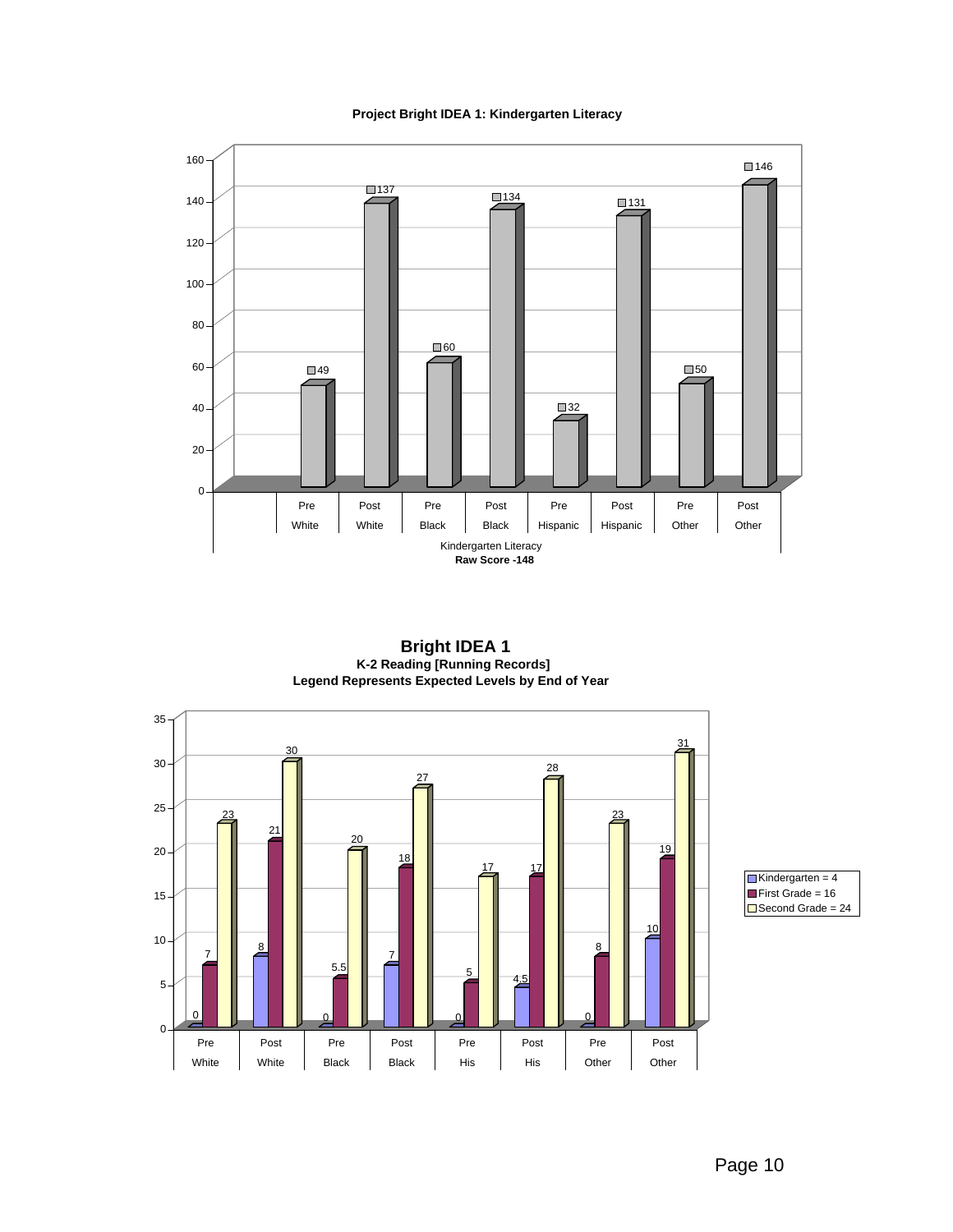**Bright IDEA 1 K-2 Writing Legend Represents Levels**

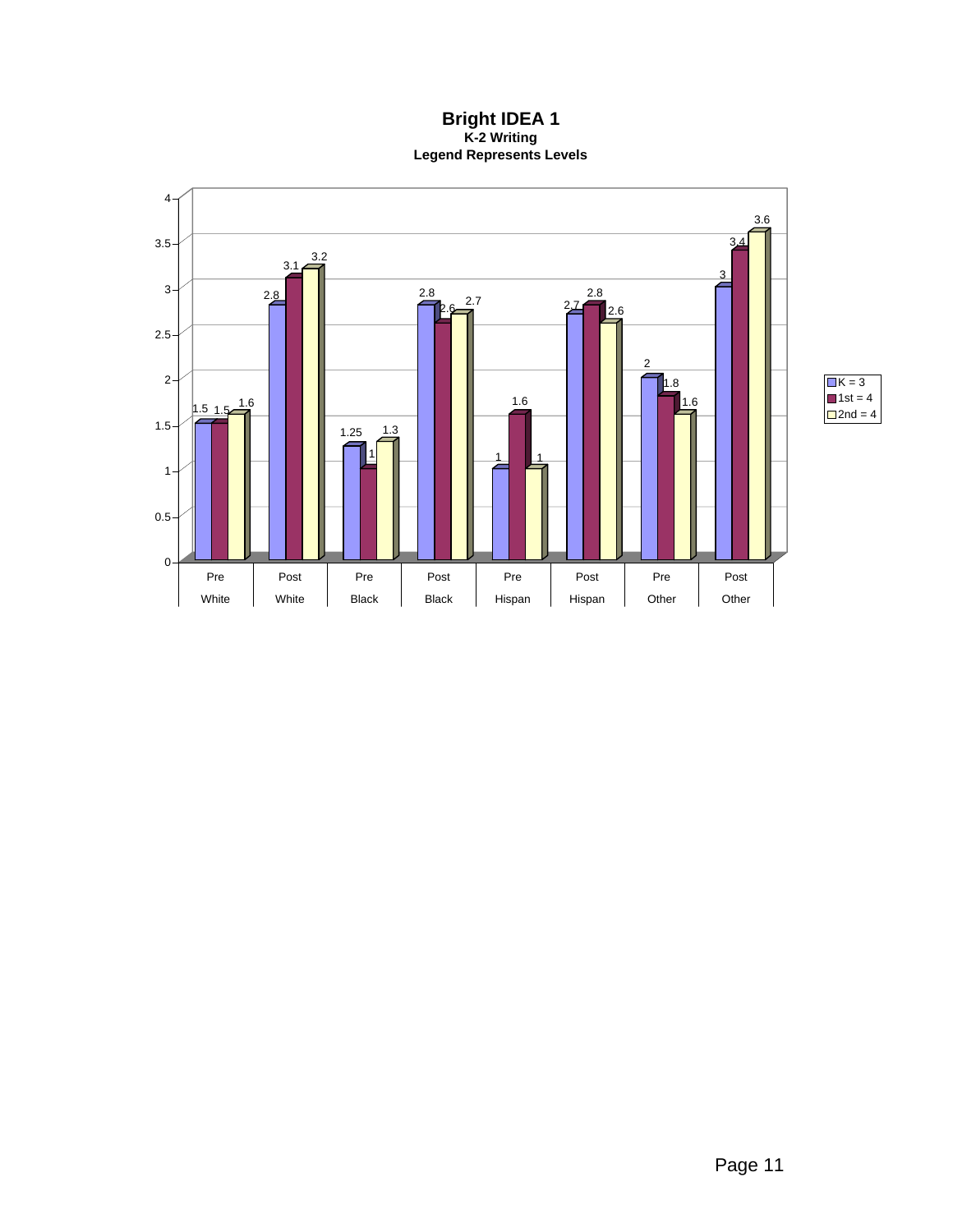





## APPENDIX III

## Charts - Intelligent Behaviors: Multicultural Literature [Pre and Post]

## **Kindergarten:**

| Page 13 | Figure 1 | Persistence                                                         |
|---------|----------|---------------------------------------------------------------------|
| Page 14 |          | Figure 2 Creating, Imagining, & Innovating                          |
|         |          | Deelte treed in eerseering lictallinguit Debetrieus in Lindergenter |

Books used in assessing Intelligent Behaviors in kindergarten:

Pre - *Jingle Dancer* by Cynthia Leitich Smith

Post – *Silver Shoes* by Caroline Binch

## **First Grade:**

| Page 15 | Figure 3 | Persistence                       |
|---------|----------|-----------------------------------|
| Page 16 | Figure 4 | Creating, Imagining, & Innovating |
| Page 17 | Figure 5 | <b>Taking Risks</b>               |
| Page 18 | Figure 6 | <b>Thinking Flexibly</b>          |

Books used in assessing Intelligent Behaviors in first grade: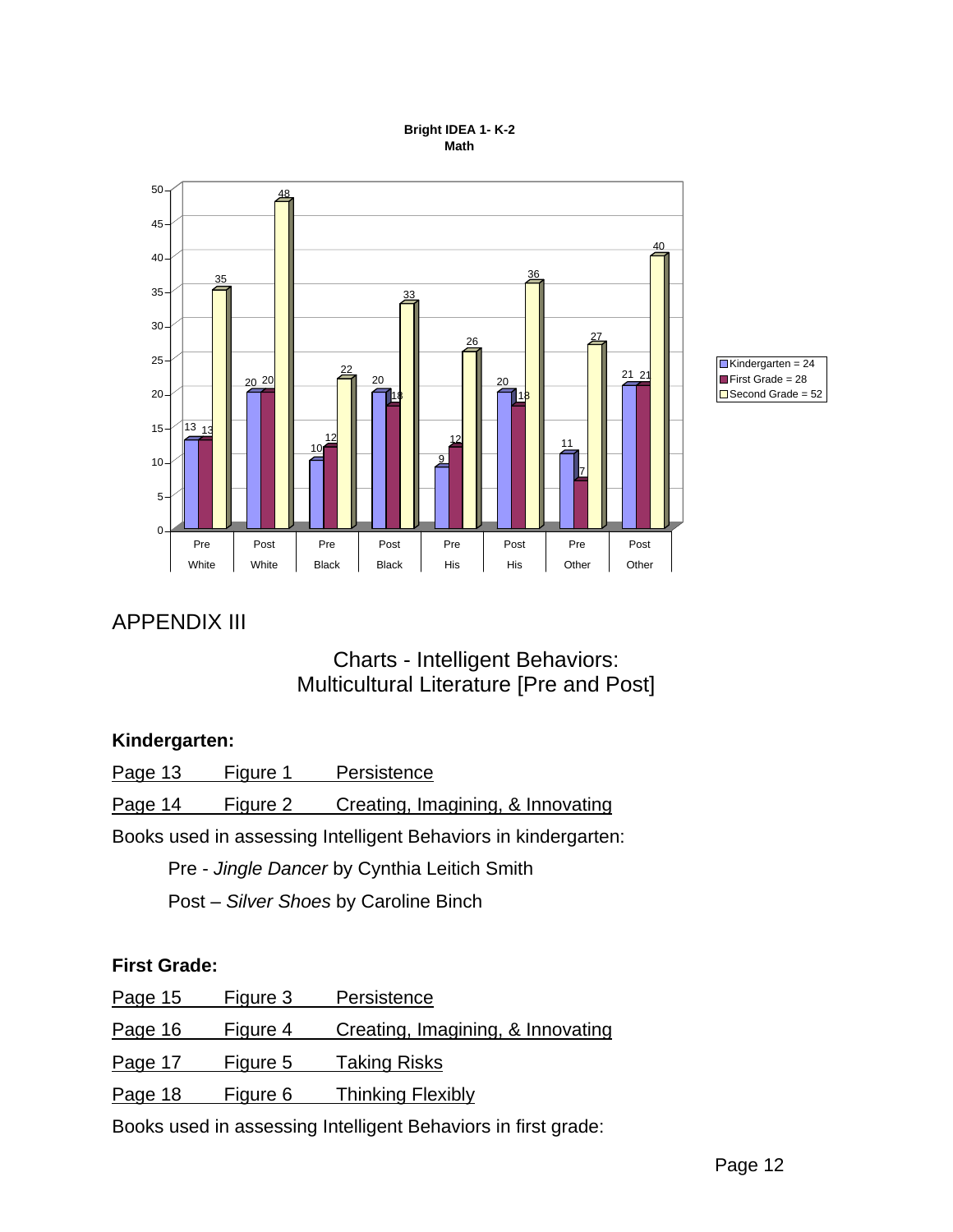Pre – *Joseph Had a Little Overcoat* by Simms Taback Post – *Down the Road* by Alice Schertle

### **Second Grade:**

| Page 19        | Figure 7 | <b>Questioning &amp; Posing Problems</b>  |
|----------------|----------|-------------------------------------------|
| Page 20        | Figure 8 | Creating, Imagining, & Innovating         |
| <u>Page 21</u> | Figure 9 | <b>Remain Open to Continuous Learning</b> |

Books used in assessing Intelligent Behaviors in second grade:

Pre – *Yonder Mountain* by Kay Thorpe Bannon

Post - *The Caged Birds of Phnom Penh* by Frederick Lipp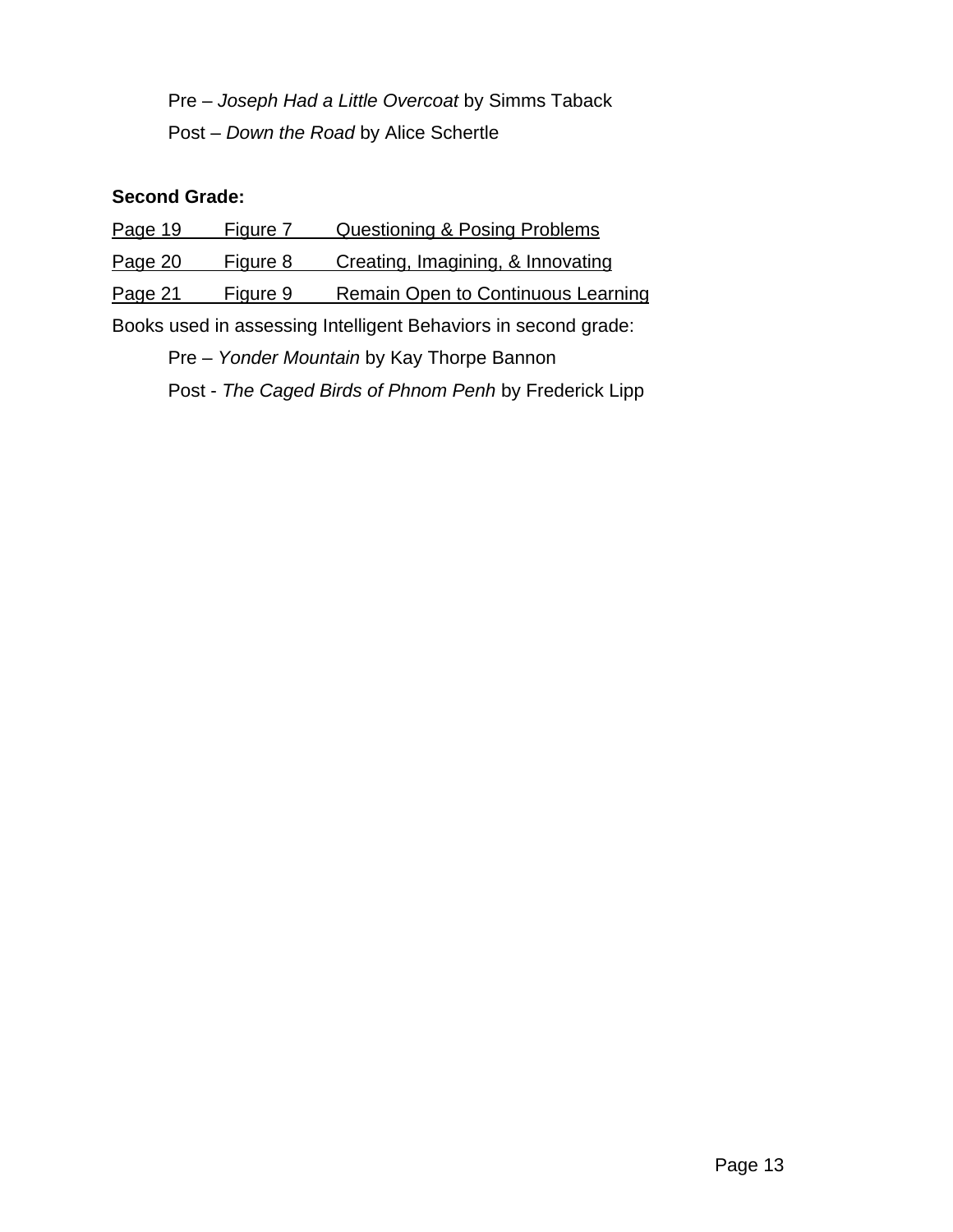



Concept-based Lesson Plans on Multicultural Literature Books were used to teach Intelligent Behaviors: *Jingle Dancer* by Cynthis Leitich Smith for Pre-Assessment and *Silver Shoes* by Caroline Binchfor Post Assessment.



Intelligent Behavior: Persisting - Degrees of Development:

- Stays on task a reasonable length of time.
- Looks for multiple ways to stay on task.

• Analyzes and evaluates task by seeking new knowledge while verifying result.

• Demonstrates diligence and determination in achieving acceptable product, despite obstacles.



Readiness: IB explored and sporadically demonstrated

Emergent: IB occasionally demonstrated by applying integrated knowledge

Progressing: IB frequently demonstrated by extending and refining learning through analysis

Early Independent: IB occasionally demonstrated by synthesizing & evaluating knowledge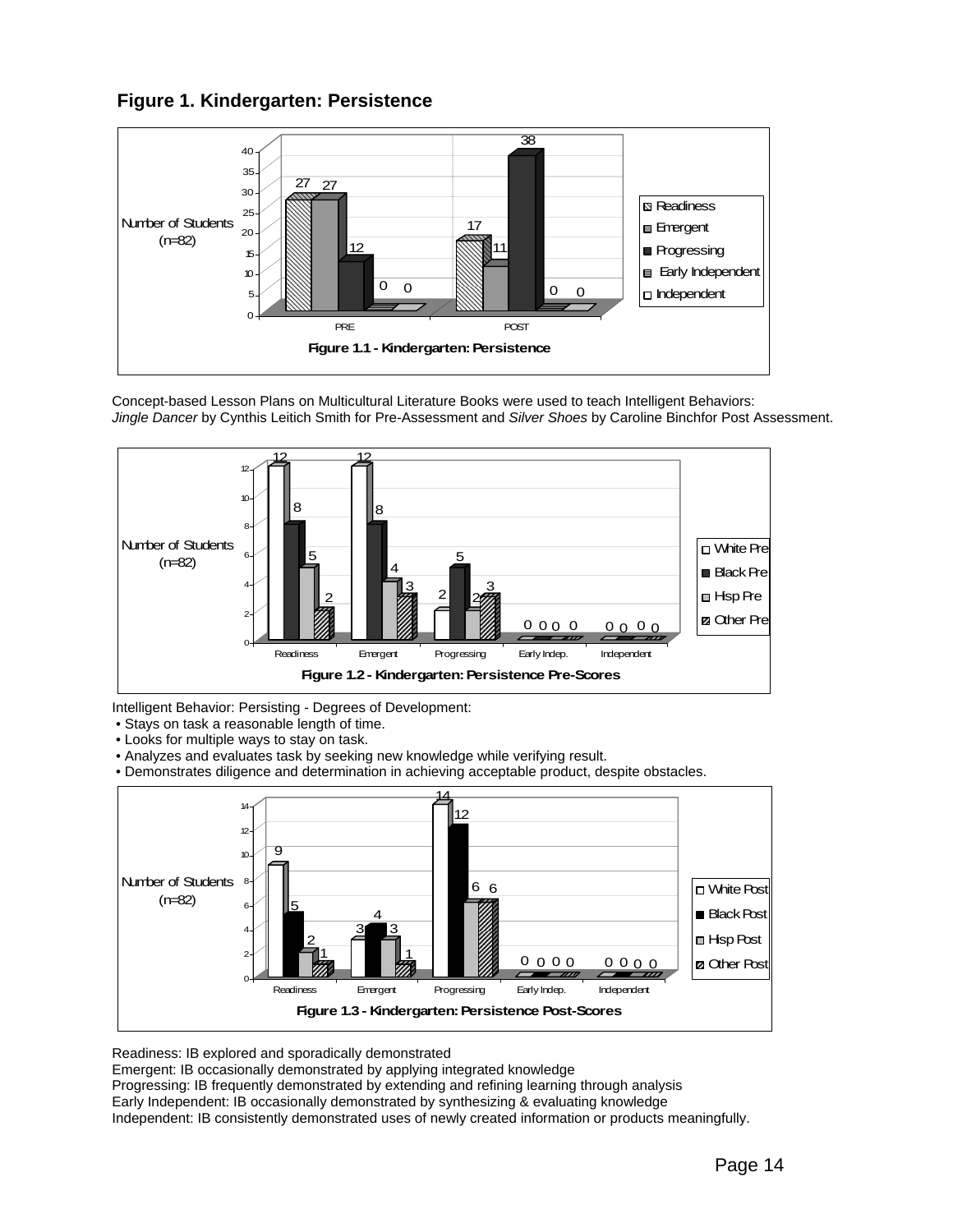

### **Figure 2. Kindergarten: Creating, Imagining, & Innovating**

Concept-based Lesson Plans on Multicultural Literature Books were used to teach Intelligent Behaviors: *Jingle Dancer* by Cynthis Leitich Smith for Pre-Assessment and *Silver Shoes* by Caroline Binchfor Post Assessment.



Intelligent Behavior: Creating, Imagining & Innovating - Degrees of Development:

• Explores resources, manipulatives and other educational tools freely.

• Tries to do/complete tasks in different, unusual and imaginative ways.

• Analyzes ideas and/or products i new ways using fluency and flexibility.

• Reflects on newly created products and/or ideas through analyses, syntheses and evaluation.



Readiness: IB explored and sporadically demonstrated

Emergent: IB occasionally demonstrated by applying integrated knowledge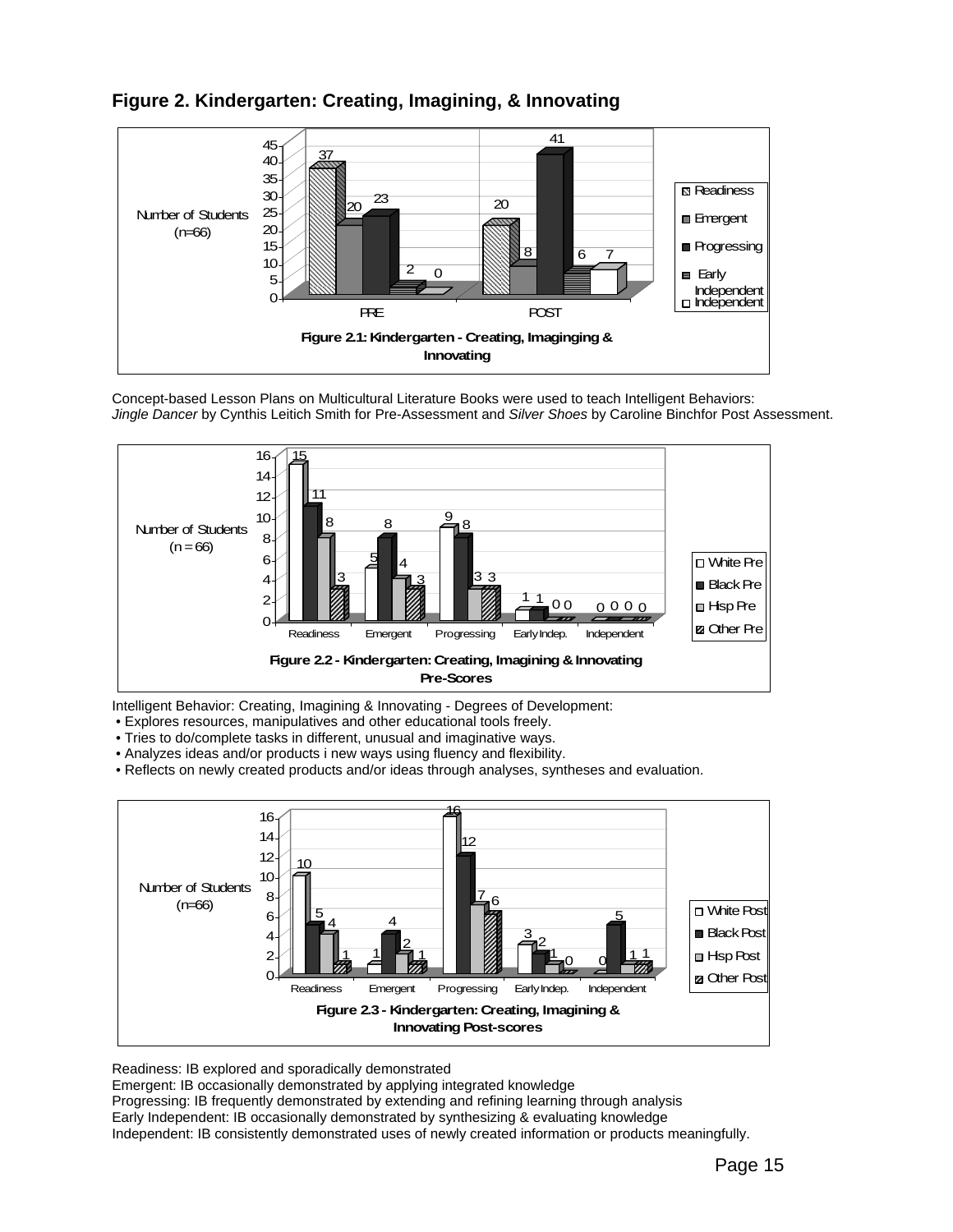



Concept-based Lesson Plans on Multicultural Literature Books were used to teach Intelligent Behaviors: *Joseph Had a Little Overcoat* by Simms Taback for Pre Assessment and *Down the Road* by Alice Schertle for Post Assessment.



Intelligent Behavior: Persisting - Degrees of Development:

- Stays on task a reasonable length of time.
- Looks for multiple ways to stay on task.
- Analyzes and evaluates task by seeking new knowledge while verifying result.
- Demonstrates diligence and determination in achieving acceptable product, despite obstacles.



Readiness: IB explored and sporadically demonstrated

Emergent: IB occasionally demonstrated by applying integrated knowledge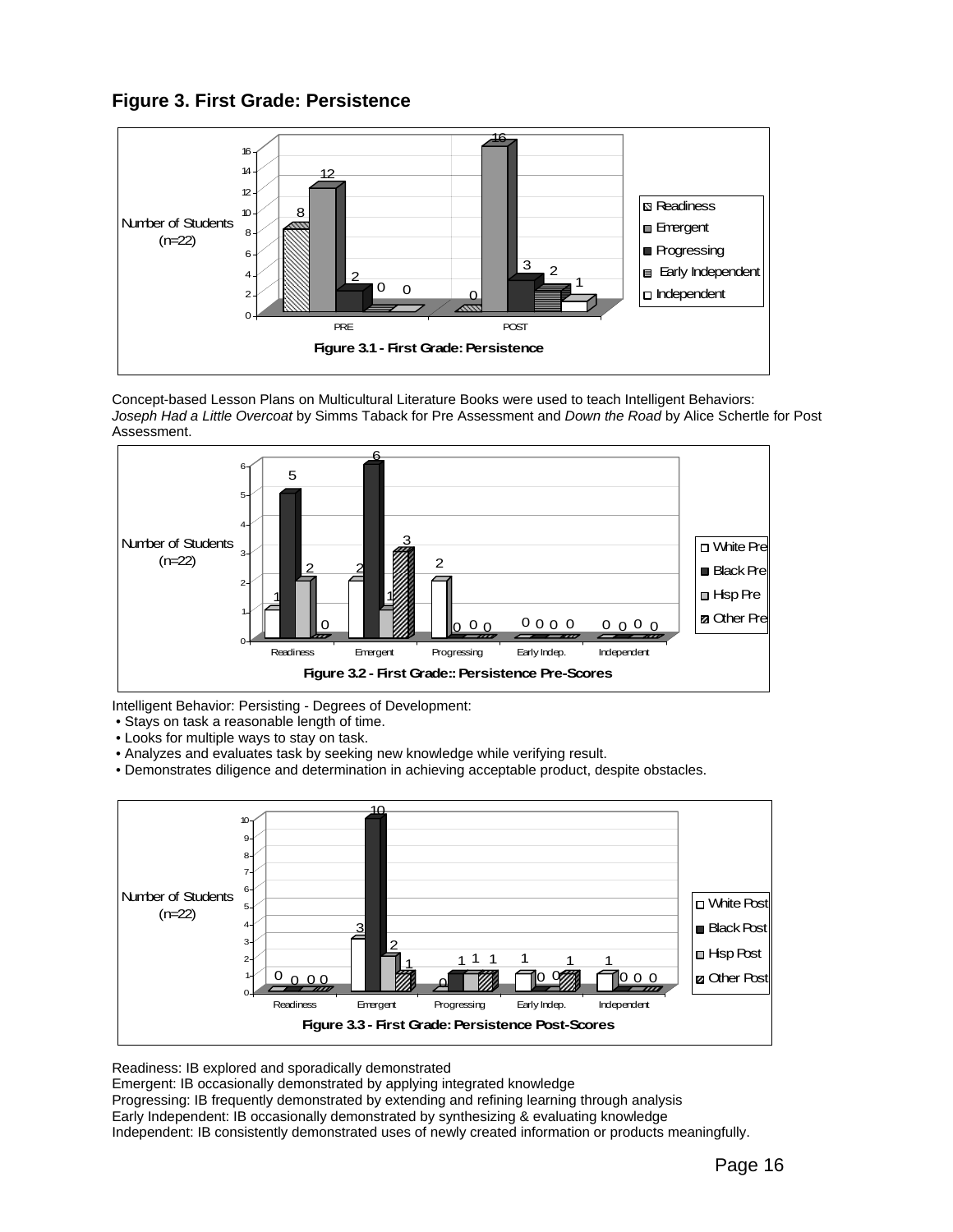

### **Figure 4. First Grade: Creating, Imagining, & Innovating**

Concept-based Lesson Plans on Multicultural Literature Books were used to teach Intelligent Behaviors: *Joseph Had a Little Overcoat* by Simms Taback for Pre Assessment and *Down the Road* by Alice Schertle for Post Assessment.



Intelligent Behavior: Creating, Imagining & Innovating - Degrees of Development

• Explores resources, manipulatives and other educational tools freely.

• Tries to do/complete tasks in different, unusual and imaginative ways.

• Analyzes ideas and/or products i new ways using fluency and flexibility.

• Reflects on newly created products and/or ideas through analyses, syntheses and evaluation.



Readiness: IB explored and sporadically demonstrated

Emergent: IB occasionally demonstrated by applying integrated knowledge

Progressing: IB frequently demonstrated by extending and refining learning through analysis

Early Independent: IB occasionally demonstrated by synthesizing & evaluating knowledge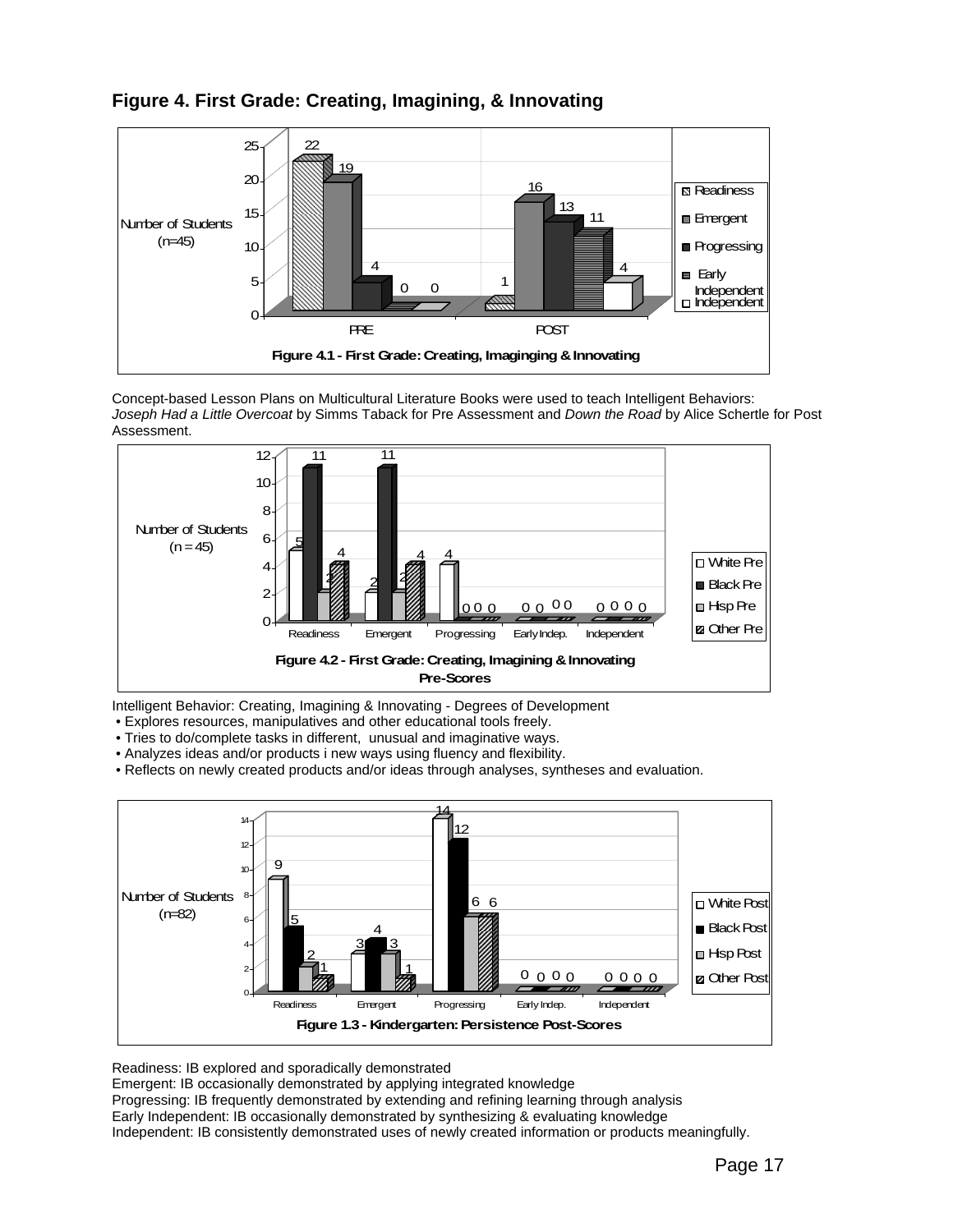



Concept-based Lesson Plans on Multicultural Literature Books were used to teach Intelligent Behaviors: *Joseph Had a Little Overcoat* by Simms Taback for Pre Assessment and *Down the Road* by Alice Schertle for Post Assessment.



Intelligent Behavior: Taking Responsible Risks [Problem Solving] - Degrees of Development

• Avoids difficult challenging tasks. Rarely questions concepts or ideas.

• Uses a variety of strategies to address problems.

• Frequently addresses problems with a deep understanding of how to use appropriate thinking skills.

• Seeks and poses relevant questions that revolve around personal, prior knowledge and or problems.



Readiness: IB explored and sporadically demonstrated

Emergent: IB occasionally demonstrated by applying integrated knowledge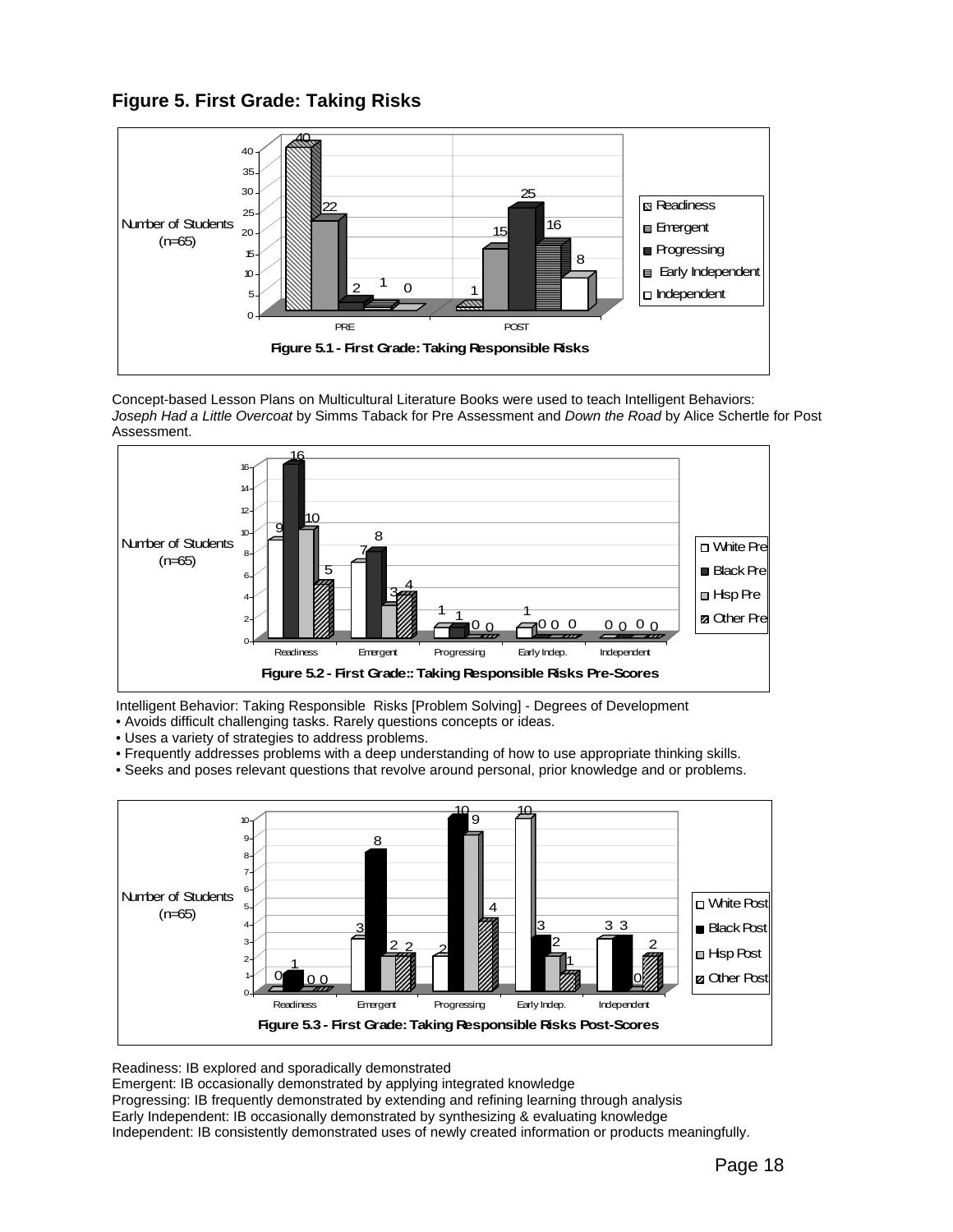### **Figure 6. First Grade: Thinking Flexibly**



Concept-based Lesson Plans on Multicultural Literature Books were used to teach Intelligent Behaviors: *Joseph Had a Little Overcoat* by Simms Taback for Pre Assessment and *Down the Road* by Alice Schertle for Post Assessment.



Intelligent Behavior: Thinking Flexibly [Reasoning] - Degrees of Development

• Is flexible in thought and brainstorms obvious or common knowledge approaches.

- Requires limited guidance and intervention through coaching from teachers and peers.
- Demonstrates flexibility of thought in multiple and diverse settings.
- Demonstrates effectively strategies for recognizing and solving problems and challenges. High risk taker.



Readiness: IB explored and sporadically demonstrated

Emergent: IB occasionally demonstrated by applying integrated knowledge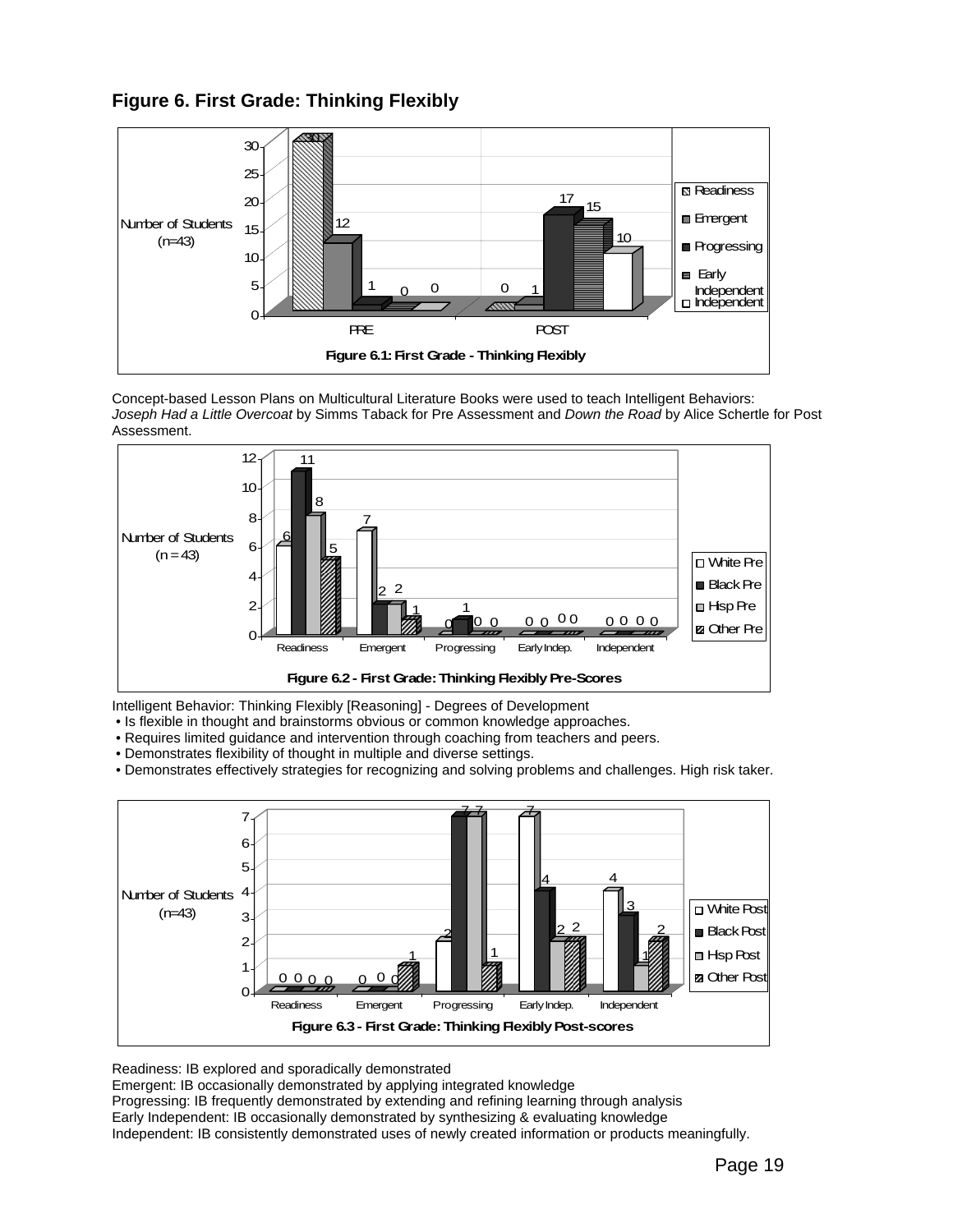

### **Figure 7. Second Grade: Questioning and Posing Problems**

Concept-based Lesson Plans on Multicultural Literature Books were used to teach Intelligent Behaviors: *Yonder Mountain, A Cherokee Legend* by Kay Thorpe Bannon for Pre Assessment and *The Caged Birds of Phnom Penh* by Frederick Lipp for Post Assessment.



Intelligent Behavior: Questioning and Posing Problems [Inquiry] - Degrees of Development

- Inquires and asks questions on topics of interest.
- Gathers information from multiple perspectives.
- Ask complex questions to create new problems to explore.
- Initiates further exploration on a topic in order to refine or expand understanding.



Readiness: IB explored and sporadically demonstrated

Emergent: IB occasionally demonstrated by applying integrated knowledge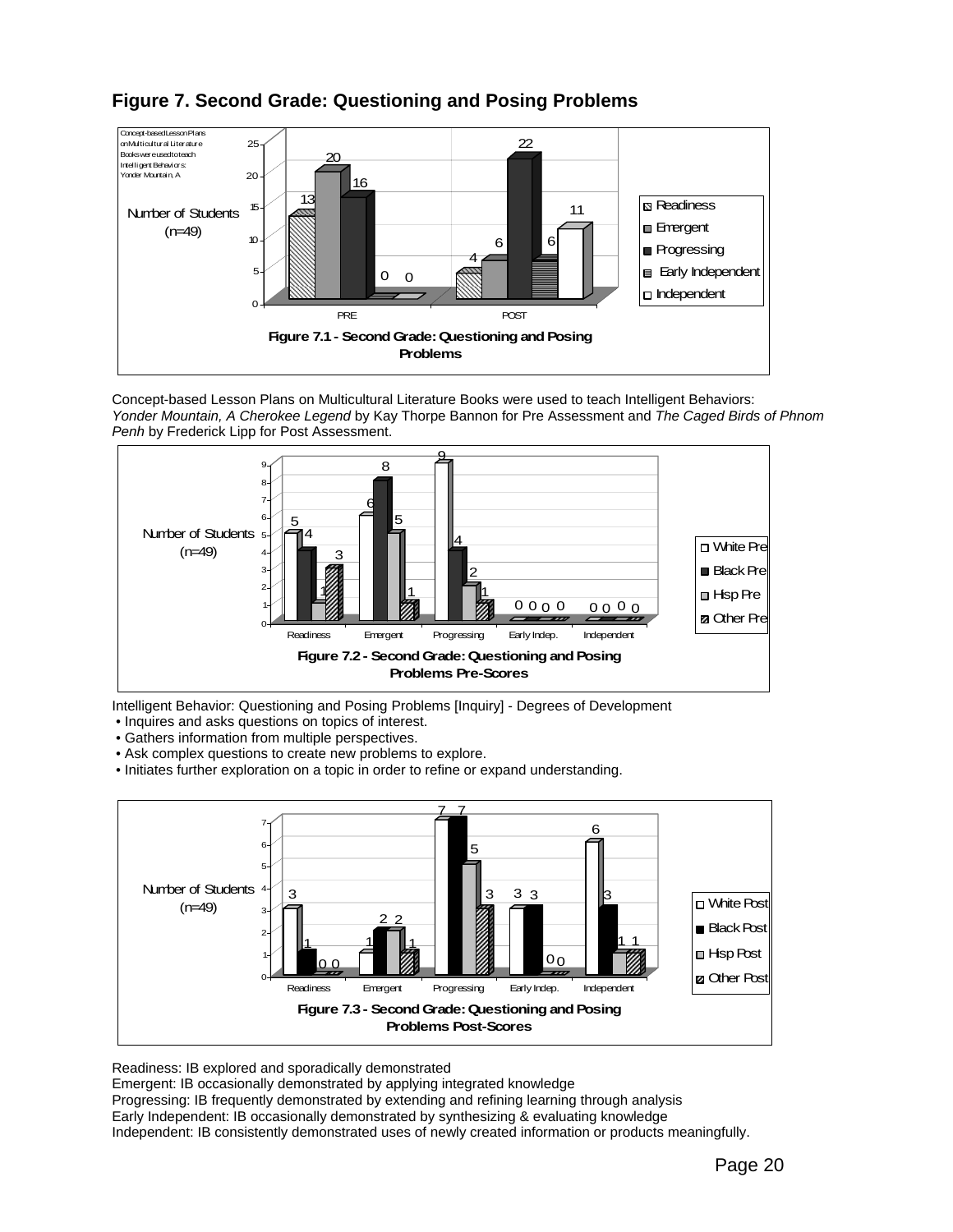

### **Figure 8. Second Grade: Creating, Imagining and Innovating**

Concept-based Lesson Plans on Multicultural Literature Books were used to teach Intelligent Behaviors: *Yonder Mountain, A Cherokee Legend* by Kay Thorpe Bannon for Pre Assessment and *The Caged Birds of Phnom Penh* by Frederick Lipp for Post Assessment.



Intelligent Behavior: Creating, Imagining & Innovating - Degrees of Development

• Explores resources, manipulatives and other educational tools freely.

• Tries to do/complete tasks in different, unusual and imaginative ways.

• Analyzes ideas and/or products i new ways using fluency and flexibility.

• Reflects on newly created products and/or ideas through analyses, syntheses and evaluation.



Readiness: IB explored and sporadically demonstrated

Emergent: IB occasionally demonstrated by applying integrated knowledge

Progressing: IB frequently demonstrated by extending and refining learning through analysis

Early Independent: IB occasionally demonstrated by synthesizing & evaluating knowledge